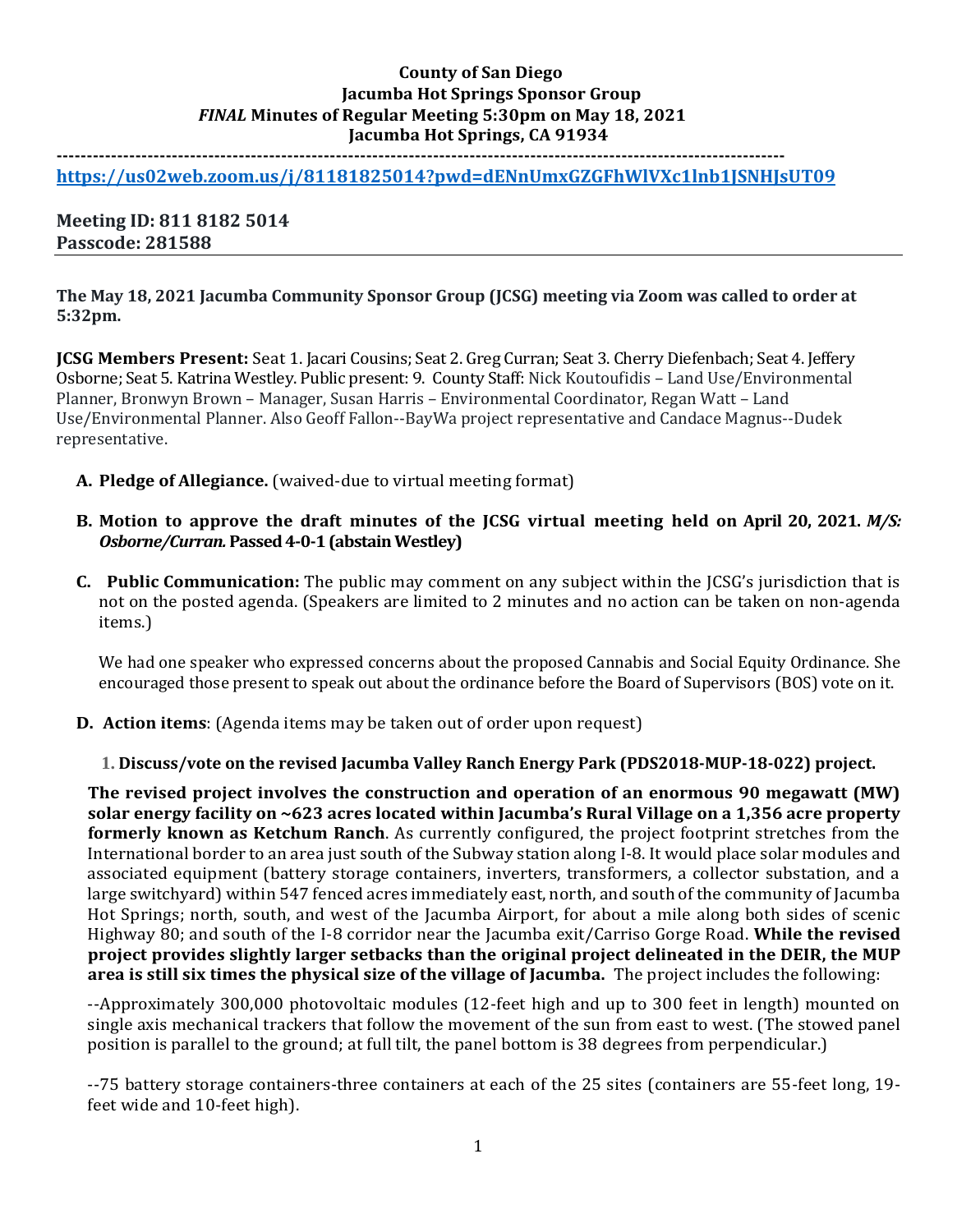--25 inverter/transformer metal platforms on skids (8-feet wide and 20-feet long) adjacent to battery containers.

--5,000-feet of an underground electrical collection system.

--An on-site collector substation (152-feet by 180-feet) and a 200-foot-long 65-foot-high overhead slack span transmission line that connects the collector substation to the switchyard.

--A 138kV switchyard (3.2-acres) adjacent to the collector substation with 1,860-feet of overhead transmission lines strung on (five) 70-115 feet high steel poles which will loop the switchyard into the existing SDG&E Boulevard-East County Transmission Line. This project is described as an "interim" land use with the project life projected as 35-37 years. Given that the switchyard will be turned over to SDG&E at the decommissioning of the solar project, it is likely to be followed by another industrial scale energy project. This essentially eliminates any future expansion of Jacumba as the best available land within the village boundary that could support affordable housing, agriculture and recreational uses or even an international border crossing has been squandered.

--The MUP project area will be enclosed with a 6-foot high slatted chain-link fence with three strands of barbed wire on top, and high voltage signage. Because the MUP area south of Old Hwy 80 has historically been prone to flooding, solar panels within that area may be raised as much as five feet above grade and flood fencing will be used. (A slatted perimeter fence around the project area will not adequately screen raised modules.)

--All former farm buildings and the vast majority of trees within the MUP area will be removed. (The old farm buildings and the nearby trees are routinely used as perches and scouting posts by a variety of large raptors.)

--A landscaping plan will be implemented from the project fencing outward 15 feet on both sides of Old Hwy 80, next to the town, and along some portions of Carrizo Gorge Road. The developer will maintain it for the lifetime of the project.

--During the estimated 13-month construction period, up to 500 construction workers will arrive at the site per day. Construction hours are projected as 7 am to 4 pm Monday through Saturday. (The DEIR did not identify any additional first responder staffing although the construction project will essentially double the population of the town. Jacumba's current firefighter staffing is just 2 people.) This solar site will be unmanned when completed.

a. **The Chair summarized recent community feedback on the revised JVR facility after project maps were posted and an informal polling of residents was conducted.** Of 125 responses received**, only two residents believe the proposed 623- acre solar facility would provide any benefit to the town**. **The vast majority of Jacumba residents believe the current scale of the project would do irreparable harm to community character, property values, future tourism, scenic vistas, local wildlife, and safety of glider operations at the Jacumba glider port, etc.**

b. **Geoff Fallon, a BayWa representative, provided a presentation describing the revised project and its larger setbacks as well as the permanent conservation of up to 435 acres of habitat adjacent to state park and federal wildlife lands.** During Fallon's presentation, the sponsor group was surprised to learn the project developer had initiated proposed community benefits agreements with the Jacumba Community Services District and with the Imperial Valley Desert Museum. **As neither of these entities represent the community of Jacumba with regards to land use issues, recommendations, and decisions, the Chair requested Mr. Fallon provide the sponsor group with a copy of those proposed benefits agreements to review as soon as possible.** As BayWa is looking for additional benefits ideas from Jacumba, it was suggested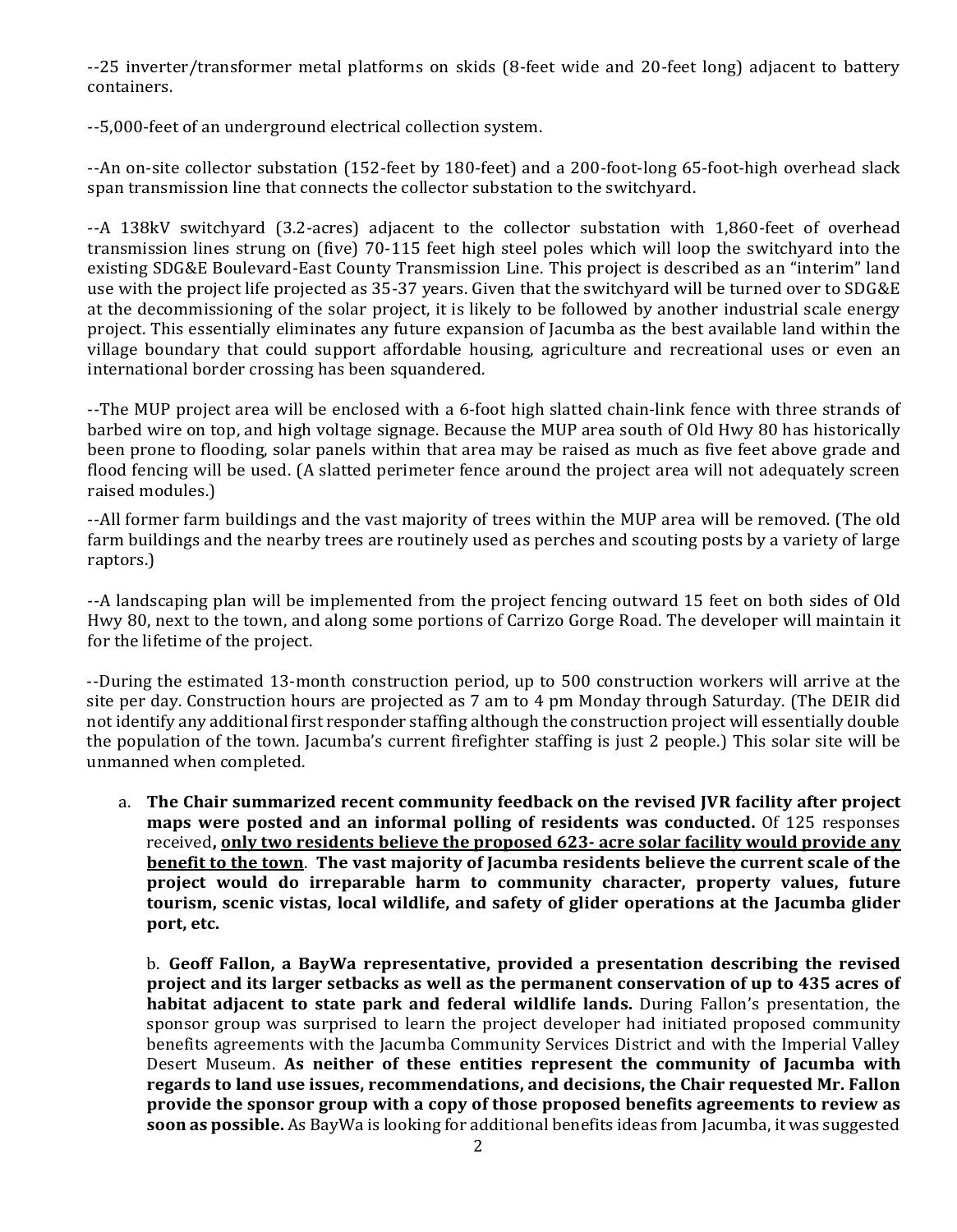that the JVR project include a microgrid electrical power supply loop to the town of Jacumba—one that would provide backup electrical power to residences/businesses on the occasions when the normal power has been shut off by SDG&E due to Santa Ana winds. Mr. Fallon stated he was not an electrical engineer but that he thought that doing so would be very complicated. (A microgrid connection from a much smaller SDG&E solar facility currently under construction in Campo will provide power via battery backup to the San Ysidro Health Center and a few other nearby Campo businesses.) Because the JVR project is not designed to provide power distribution, Fallon suggested that we could contact one of the community choice aggregates (CCA) in the county to see if we could purchase our power from them. When asked if he was familiar with the May 17, 2021 *SDUT* article which stated the San Diego Community Power CCA would vote in late May on a 20 year power purchase agreement for 90MW of solar power from the JVR solar facility, Mr. Fallon disclosed that BayWa is in late stage negotiations with them. The sponsor group believes the signing of a JVR power purchase agreement (PPA) before the release of the final EIR, and Planning Commission and BOS hearings is premature and it gives the appearance that PDS staff may have provided the developer with an early indication that this solar project will be approved.

**Mr. Fallon's presentation also included a discussion of the Community Buffer Alternative described in the DEIR.** This alternative provides an option for a larger 300-foot setback (18.9 acres) from residential properties located north of Old Hwy 80 that would help to mitigate project noise and soften the visual impact of the solar panels. When asked if the community buffer alternative option would impact the facility's ability to produce up to 90MW of power, Fallon stated that solar module efficiency improvements would likely allow energy production to remain at 90MW**. Since distance is a major mitigation strategy for reducing the noise impact to the community, the sponsor group was surprised that the developer did not include the larger community buffer setbacks if the facility would still meet its stated energy goal of producing up to 90MW of power. Magnus: An updated acoustical report of the proposed project will be included in the final EIR.**

Some questions and comments expressed after Mr. Fallon's presentation follow:

--Curran: Why not put this project in the desert instead of ruining our community? Fallon: It is being sited here because of land characteristics and its close proximity to three existing transmission lines. These elements make it a viable project, one that will meet our energy production goals.

--Osborne: How will the project mitigate its impact on tourism? Fallon: We have tried to address the community's concerns regarding this issue in the final EIR. I cannot speak to the future state of tourism in Jacumba based on this solar project.

--Osborne: How far back is the developer willing to pull back from the town and our scenic vistas? Where is the developer willing to comprise on the final project size? Is the company willing to compromise on a much smaller project? Fallon: No, we have already made some accommodations to the community by incorporating larger setbacks into the revised plan.

--Hafdell: Are there any other locations in San Diego County where a solar facility of this scale been constructed? The PDS staff were unable to provide an example of another solar project of similar size and scale that has been constructed within a village boundary in San Diego County. (The solar facility in Ramona is only 43 acres.) Westley: So, the local residents and the project's impact on them is not important? This is just another example of Jacumba getting dumped on. Diefenbach: Unfortunately, the property owners/renters in Jacumba who do not want to live next to this utilityscale solar facility lack the resources to move to a more expensive community.

--Cousins: Now that property values in Jacumba are finally beginning to go up, how will this huge project affect them? Local Jacumba realtor, Breck Schoch, stated that he believes the industrial scale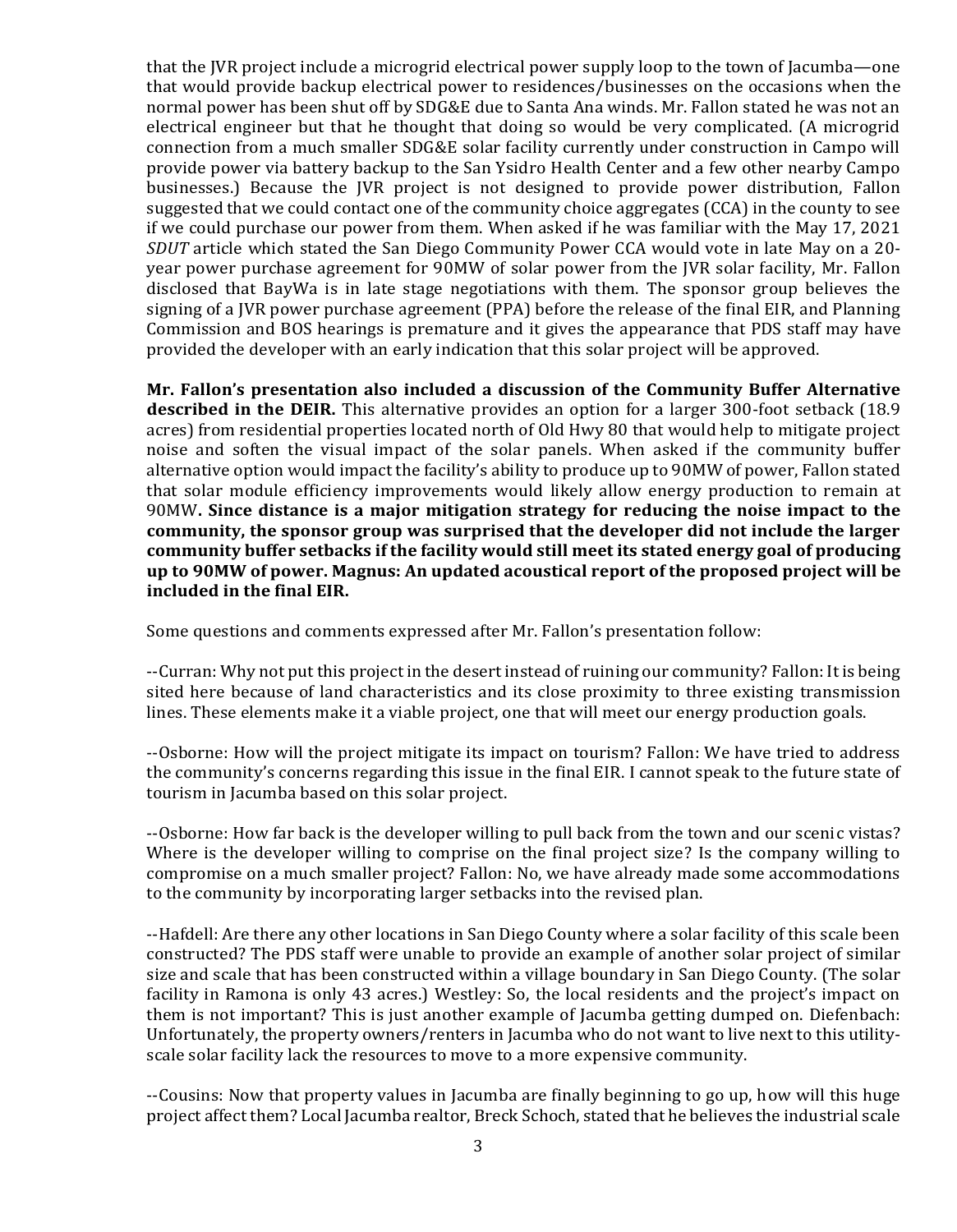of the JVR project will negatively affect local property values. He also believes that agriculture or the expansion of the town would be a much better use of the property. Harris: The issue of property values will be addressed globally in the final EIR. Magnus: The final EIR will globally discuss socialeconomic concerns. Brown: CEQA doesn't require a discussion of the project's impact on property values. That is something that you can bring up at the Planning Commission and BOS hearings.

--Alasdar Mullarney, the director of operations for the Associated Glider Clubs of Southern California, and a seasoned glider pilot who has launched many gliders from the Jacumba airport, addressed his concerns regarding the project's impact on the safety of glider operations:"I strongly object to the JVR project wrapping around the airport runway. We have had a number of launch failures in which the gliders landed in the area where the solar modules and battery storage containers will be placed—I believe their placement will be extremely hazardous and even life threatening." Diefenbach: Mr. Mullarney, you train student glider pilots out of this airport. Do you think the placement of electrical components along the sides of the runway and a row of battery storage containers in front of the runway will be unnerving to inexperienced pilots? Mullarney: They most certainly will. Koutoufidis: The FAA's initial finding regarding this project was a "no hazard determination." Mullarney: The FAA's finding is wrong. I have requested that the FAA conduct another glare study as the one in the draft EIR did not fully appreciate the glare impact as it pertains to glider operations.

--Halstead: Is there any plan for an airport runway expansion? Koutoufidis: As part of the CEQA process, the JVR project was reviewed against the current Airport Compatibility Land Use Plan (ACLUP). I believe that there is a newer draft ACLUP but I am not aware that the project addresses any future runway expansion. Osborne: From my perspective as the owner of the Jacumba resort, future tourism would potentially be enhanced if people were able to arrive by single engine aircraft and land at the Jacumba airport.

--Sigmon: I am concerned that the project will suck up every foot of viable land on which Jacumba could expand. I am also worried about the potential impact of solar module glare on viewers like gliders, and hillside residences. Project fencing will not adequately mitigate the glare produced by solar modules that have been raised due to their placement in a flood plain area. Magnus: A new glare study that addresses the impact of glare on gilder operations and the Jacumba residences on the southeastern hillside will be part of the final EIR. Koutoufidis: Solar modules will have an antiglare coating.

--Westley: I moved to Jacumba for the scenic vistas, for the peace and quiet—everything that will be negatively impacted by the JVR project. After my review of the preliminary JVR landscape plan, I found that many of the trees/plants listed are inappropriate for our semi-arid, high desert region. Magnus: The landscaping plan is being submitted to the County for approval. Diefenbach: The sponsor group will also provide recommended changes to the JVR landscaping plan.

--Westley: The 50-foot-wide wildlife crossing located in the northern section of the project area is inadequate in width as it will predispose animals to predation. The crossing should be widened and native plants should remain or it will not fulfill its intended purpose. Harris/Magnus: There a dedicated wildlife corridor located along the northwestern edge of the project area that will provide a linkage with state park land where camera installations will monitor the functioning of the corridor. That area is part of the 435 acres of dedicated biological open space required as mitigation for the project. The small wildlife crossing was put in at the request of the county biologist as an escape route of sorts and it is not intended to serve as the primary wildlife corridor. The final EIR will address criteria for the wildlife crossing.

--Westley: I am also concerned that the demolition of the historic farm buildings and the removal of all the trees near those buildings will have a significant impact on multiple species of raptors that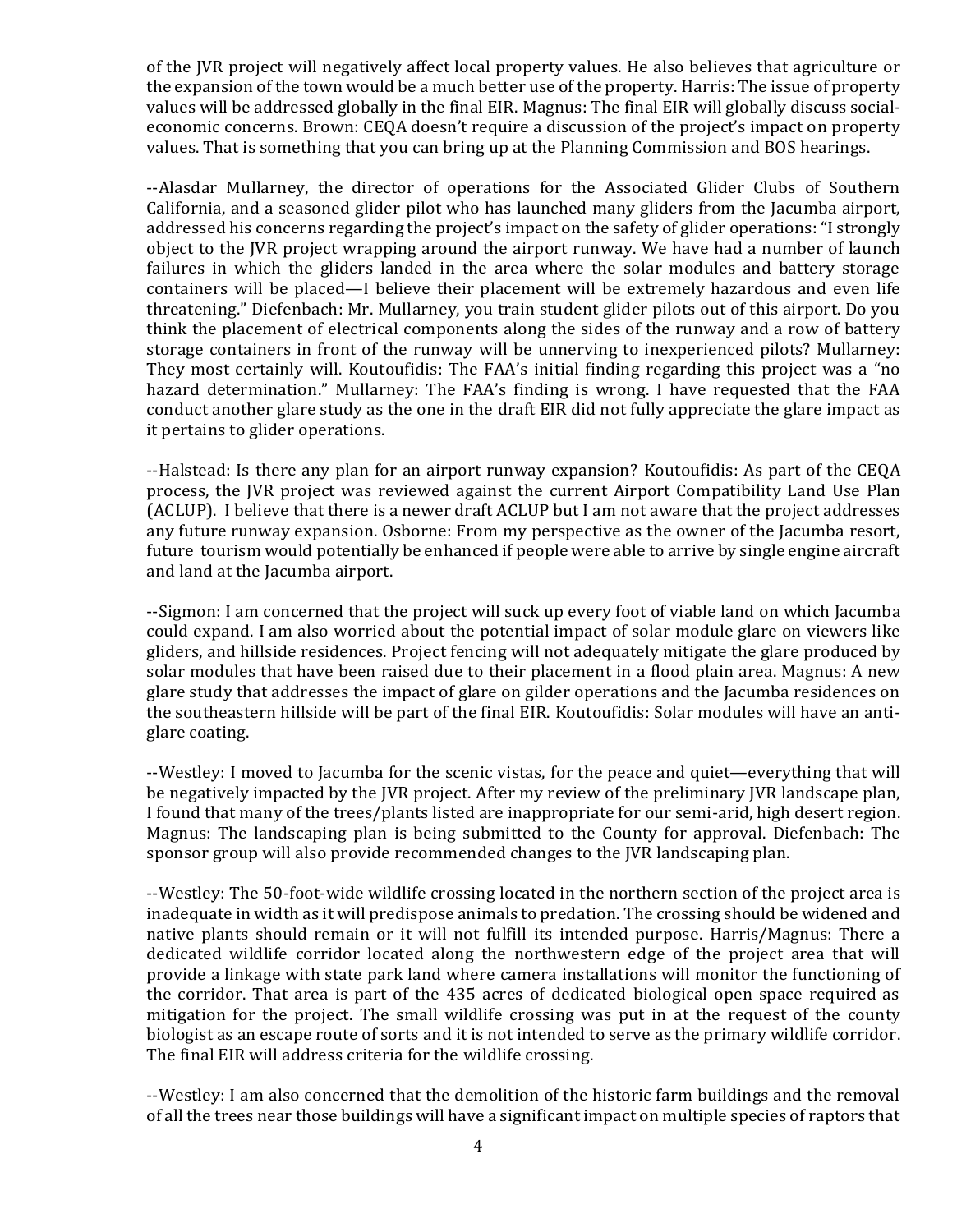currently use the buildings and trees for perching, nesting, and roosting. How will the project mitigate its impact on raptors? Magnus: I really can't tell you how the project will mitigate that. Diefenbach: When solar panels are placed on that knoll, I don't see how fencing and landscaping at an elevation that is 100 feet lower can possibly serve as a realistic visual mitigation measure. Fallon: We try to address the changes in topography in our plan.

--Osborne: How will the project mitigate for the photovoltaic (PV) heat island effect which may increase temperatures in our village as much as 10 degrees F? This issue was also brought up by state parks in their DEIR response as well. Harris: There will be a global response on the PV heat island effect in the final EIR which is still being drafted. Osborne: So, we are supposed to vote on a project when we don't know the extent of environmental impacts to our town? Koutoufidis: I think the project provides enough detail for the group to vote. Harris: If there was a new significant impact, we would have to recirculate another draft EIR. We are not seeing that. There will be a global discussion of the PV heat island effect in the final EIR.

--Osborne: This question is for Nick--Do you think this project is consistent with the goals in our Mountain Empire Sub-regional Plan? Koutoufidis: Yes, we believe the findings of this major use permit are compatible with the plan in bulk, scale, height, and operational characteristics. PDS will write a recommendation to the Planning Commission based on the findings in the final EIR.

--Jannen: How will the project mitigate the loss of GHG (carbon) sequestration that occurs from the soil and existing plants? Magnus: The final EIR will include a GHG analysis. Diefenbach: The soil in the project area has been agricultural land for 65 years, I am concerned that during project grading, soil will be sold and redistributed to other parts of the county. **The sponsor group will request language in the final grading plan that specifically prohibits the bulk sale and removal of soil from the JVR project area.**

--Osborne: I am curious why SDG&E will own the switchyard in perpetuity after the "interim" solar project is decommissioned in  $\sim$ 35 years. Fallon: The switchyard is necessary to directly connect the power produced by the solar facility into the 138kV transmission line. The Independent Service Operator (ISO) considers the switchyard to be necessary part of the project for network reliability. Diefenbach: There is no need for the switchyard to remain after the JVR project decoms, unless of course, there is another follow-on green energy project that will go into the area. If that is the case, describing this utility project as an "interim" land use is, at best, extremely disingenuous to the residents of Jacumba. Koutoufidis: I know there was a DEIR question about whether the switchyard was optional, and whether power generated by the solar facility could be sent directly via underground transmission lines to the SDG&E ECO Sub-station. The earthwork needed to underground the transmission lines would negatively impact biological resources and increase the release of GHG in the northern part of the project area.

--Diefenbach: Mr. Fallon, I have some general comments/questions about the revised JVR plan. It is my understanding that your project will be using lithium-ion batteries which are potentially flammable. Why is your project using them in a high wildfire hazard area? Also what is the projected lifespan of that type of battery? Fallon: I believe the lithium-ion battery is correct but we haven't selected the manufacturer yet. Diefenbach: Why isn't the project using ESS iron flow batteries which present no fire, chemical, or explosive risk? This type of battery would greatly reduce the need for fire suppression equipment and it would also eliminate hazmat concerns. The ESS battery chemistry contains no toxic materials and it is fully recyclable at the end of its 25-year lifespan. SDG&E is currently installing ESS batteries in a 1MW solar project that is under construction in the Campo area, another wildfire prone area similar to Jacumba. **The sponsor group will request the developer uses the environmentally safer and non-flammable (iron flow) batteries regardless of the final size of JVR facility as a condition of approval.**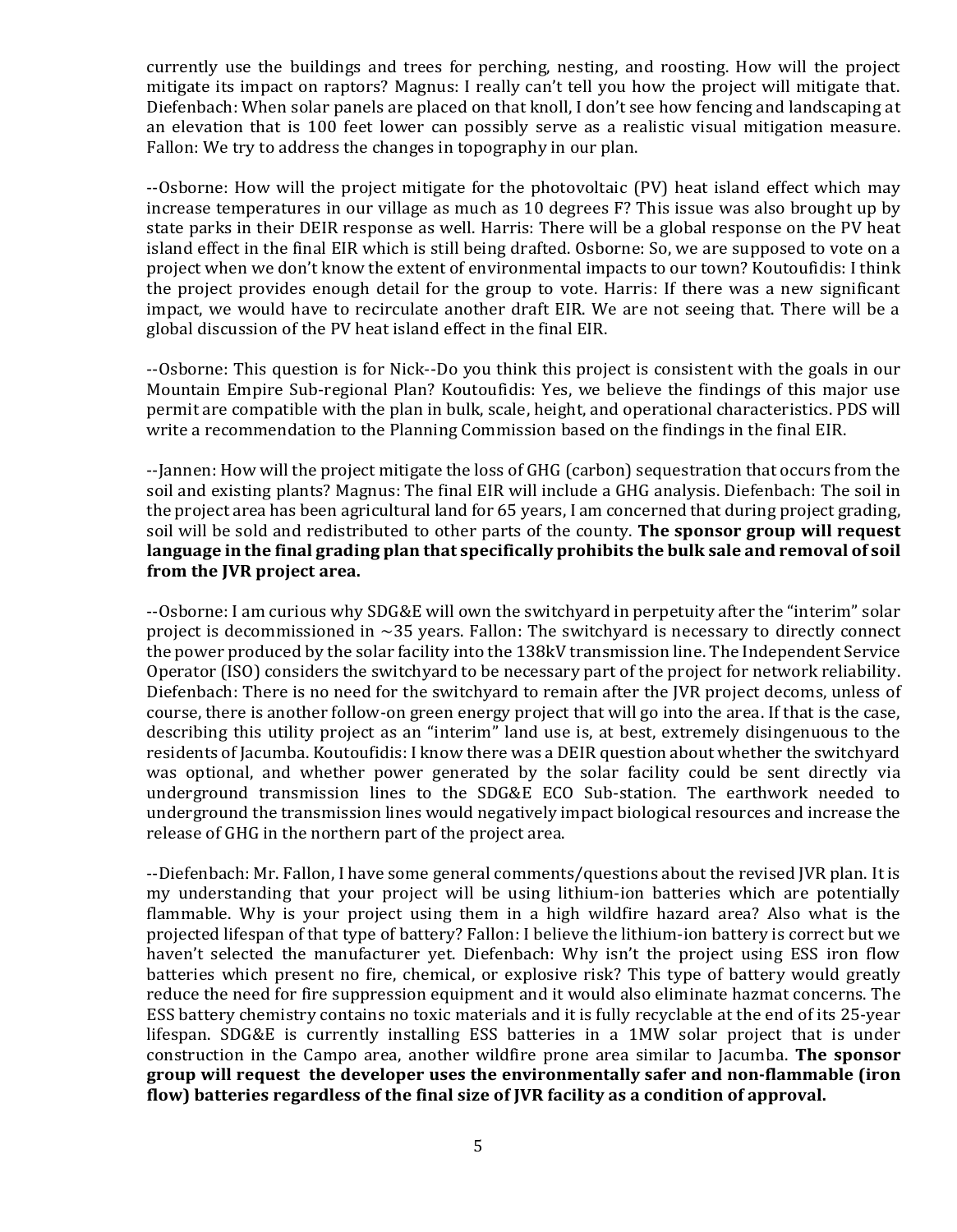--Diefenbach: Solar technology appears to be rapidly changing and improving. Solar module efficiency is a critical component of green energy production because it means you can achieve a higher energy output from a smaller project footprint. Solar modules are the most expensive part of the project. Specifically, I have several questions about your solar modules. What is their rated efficiency, and what is their projected lifespan? If the lifespan or solar module warranty does not cover the entire period of the project which the DEIR states to be 35-38 years, what is your plan for solar module replacement? Does this mean that the community will be negatively impacted by a follow-on construction project again in 20 to 25 years when the JVR solar panels become obsolete? Fallon: Our company has not selected a specific solar module yet but we will use a top-tier bifacial module. I don't have a specific efficiency rating for the modules. Diefenbach: What is a bifacial solar module? Fallon: A bifacial module captures direct sunlight through the top of the panel and sunlight reflected from the ground. Diefenbach: If bifacial modules capture sunlight on both sides of the panel, it seems like these solar panels could be placed closer together than the traditional monofacial modules and still achieve a higher efficiency with a reduced footprint. What is the distance between solar arrays and are the solar modules and batteries recyclable? Fallon: The solar modules are largely recyclable. **The sponsor group will request the project developer invest in most efficient solar modules currently available even if it means higher-up-front costs to the developer.**

--Diefenbach: The DEIR stated that the JVR project will use 11arce- feet of water from existing wells to wash solar panels four times per year. With climate change impacting our area in terms of less annual rainfall, what will your project do to reduce its water usage from our shared local aquifers? Why doesn't your project use a motorized nylon brush "dry" dusting system that is currently being employed in other arid countries? This dry dusting system could offer saving of up to 90 percent of the projected water usage for module cleaning. Koutoufidis: Groundwater monitoring will be conducted during construction and decommissioning. Groundwater reports are required for the first five years of the project. After five years, the county geologist will determine if continued reporting is necessary. **The sponsor group will request that the project developer uses a dry brush dusting system for solar module cleaning instead of wasting 44 acre-feet of water per year from local aquifers as a condition of approval for any utility-scale solar facility.**

--Diefenbach: Does the revised plan include additional firefighting staffing during the construction phase of the project when the construction workers will double the size of the town? Magnus: Additional firefighter staffing will be addressed in the final EIR. Fallon: There is a condition in the final EIR that will require the developer will pay for additional firefighter staffing during construction.

--Diefenbach: I also have some specific questions and concerns with the revised JVR plot maps dated 4/08/2021: These maps do not identify the 435 acres of dedicated biological mitigation lands. **Request the developer identify biological mitigation lands on subsequent plot maps.**

**Sheet 001:** Note 15 addresses the requirement to cover all disturbed areas with organic mulch or approved equal to reduce dust. It further states that disturbed areas are to be seeded and watered regularly and "permanently during construction." **Clarify project wording to reflect the maintenance of disturbed areas after construction and over the lifespan of the project.**

Note 19 states that solar facilities may be relocated, reconfigured or revised with administrative approval of PDS. The community should be notified and invited to comment when the changes are significant. Koutoufidis: Only 10 percent of the project can be changed without community notification. **Developer shall clarify the plot plan wording to reflect that up to 10 percent of the project may be changed administratively.**

Note 23: **Require project signage in English and Spanish due to the facility's close proximity to the international border.**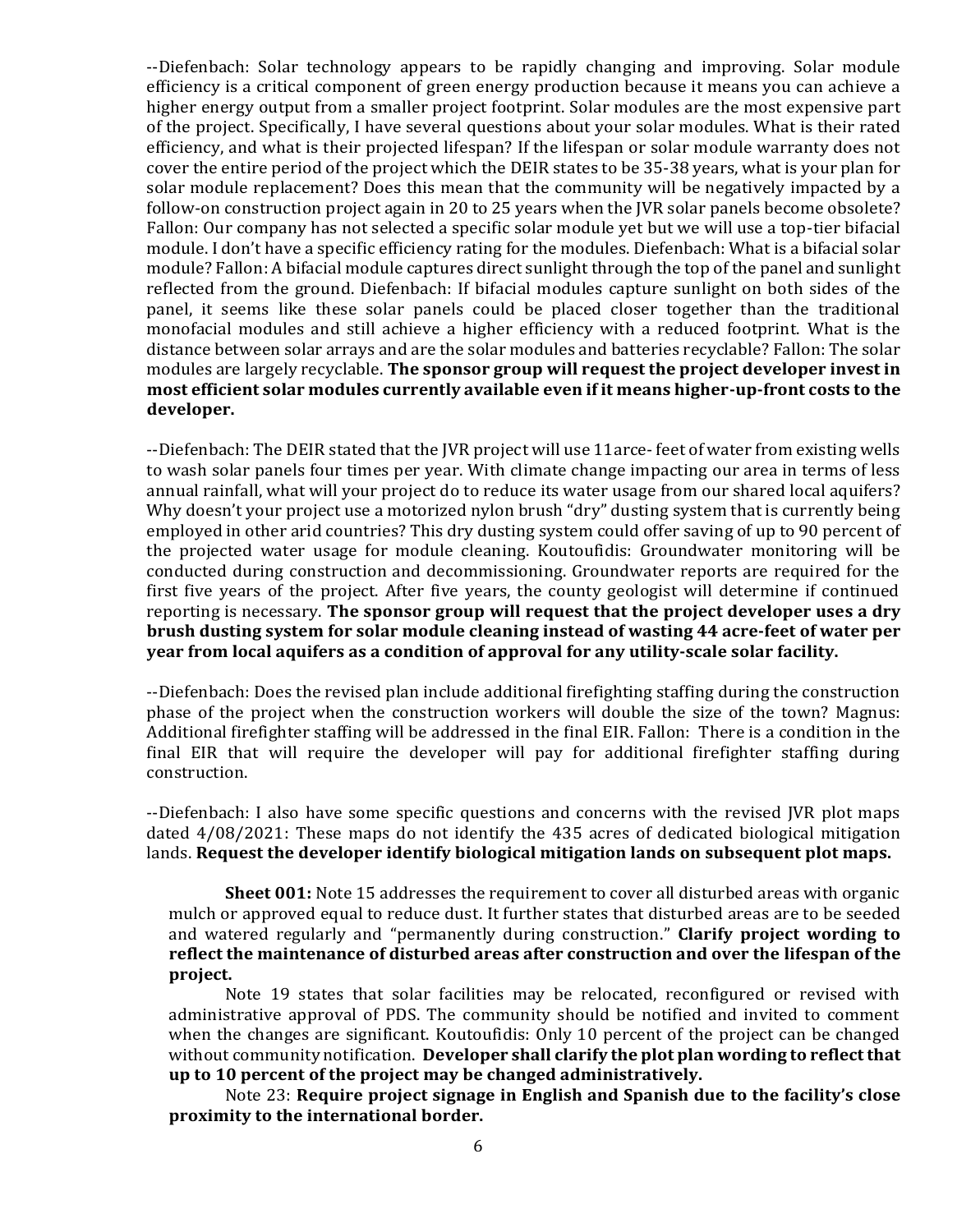**Sheet 100** (overall plot plan): This plot map shows the entire MUP area southeast of town and south of Hwy 80 is enclosed with some type of flood fencing. This indicates the developer is well aware that they are placing energized high voltage equipment in a historical flood plain area. Raising solar panels as much as five feet above grade and then pretending that a six feet high fence with landscaping will adequately screen the solar panels in a scenic viewshed is ludicrous. **The sponsor group believes that high voltage electrical equipment should not be sited in a historic flood plain area.**

**Also, the developer should widen wildlife crossing to a minimum of 100 feet and ensure sufficient native plants are maintained for cover.**

Sheet 101: This map shows three battery storage containers, an inverter, and a transformer placed within a seasonal drainage feature. Does this mean the feature will be eliminated by fill? **Relocate equipment as appropriate.**

**Sheet 102:** There are a number of inconsistencies between the type of fencing that is identified on this map and the type of fencing shown on Sheet 100--One map shows flood fencing along the south and north project boundaries near the collector substation, the other does not**. Review sheets 100 and 102 and correct fencing inconsistencies.** 

**Sheet 103:** Project representative stated at the May 18 sponsor group meeting that the community alternative setbacks could be incorporated and still meet energy production goals of up to 90MW. **County should require the developer to provide 300-foot-wide minimum setbacsk next to residences and trailer park area (Community buffer alternative).**

**Sheet 104:** If high voltage elements like solar panels and batteries etc., are to be sited in the flood plain area south of Old Highway 80 near the Jacumba Airport, **relocate the row of batteries, inverters, and transformers south of the runway closer to the border fence.** This will reduce their potential impact on the safety of glider operations**.** 

**Sheet 202:** Shows the profile on a solar module with the top of the module as much as 12 feet above grade--No meaningful screening by a six-foot-high fence.

Note 5: **Correct wording to read: "east and northeast" of Carriso Gorge Rd.**

**Sheet 300:** Same comment as Sheet 104 regarding the row of batteries, inverters.

**Sheet 400 BMP:** Post Construction Maintenance note: Will the area under the solar modules be seeded for the lifetime of the project? **Clarify who makes the decision if remedial action is need to restore plant stocks, etc?** 

The MUP project boundary located north and south of Old Highway is described as having a silt fence. **The final EIR should describe how silt fencing be used in conjunction with flood fencing or break-away fencing.**

This sheet shows mapped elevations of 2895 and 2875 in the areas immediately west and south of the farm buildings located on a knoll. Visually, the former farm buildings which are mapped at an elevation of 2825 feet appear to be higher in elevation than those areas. **Review/revise mapped elevations near the farm buildings to ensure correctness.** Also, the final EIR should explain how the fencing and landscaping along Old Hwy 80 at an elevation of 2795 (100 feet lower than the solar panels on the knoll) will provide a viable mitigation for the aesthetics of the project.

**Move battery/inverter/transformer row shown next to Jacumba residences 300 feet north of their mapped location to mitigate for mechanical noise.** 

**Notes 11 and 12 need clarification.** "All areas being cleared and grubbed shall be seeded with hydro stabilization during summer and winter construction?" **Define "timely**